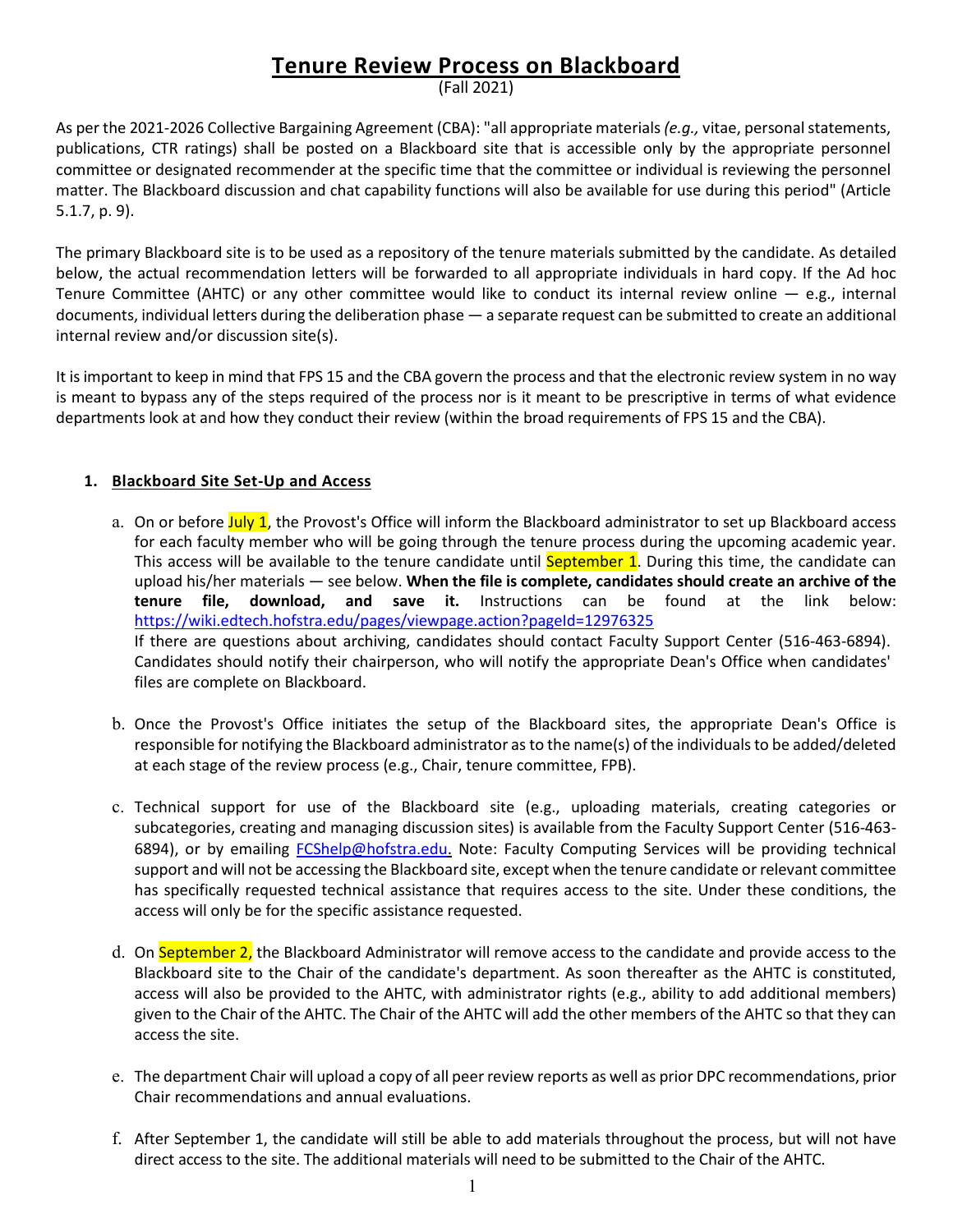- g. Any discussion site(s) set up for the AHTC (or any other committee, e.g., FPB) will only be accessible to the members of that committee.
- h. If requested, secretary access will also be provided so that support can be provided to the department Chair and/or the AHTC to upload any additional materials, as appropriate.
- i. Once the AHTC and department Chair have issued their recommendation to the Dean (by December 15), their access to the Blackboard site will be terminated and access will be provided to the appropriate FPB members and Dean. The FPB shall have access until February 22.
- j. The Dean shall have access until March 15. The Dean will forward to the Provost's Office PDF files of:
	- i. His/Her recommendation
	- ii. AHTC recommendation, including any minority reports
	- iii. Department Chair recommendation
	- iv. FPB recommendation (or statement that the FPB review was expedited)
	- v. Candidate's personal statement and vita
	- vi. CTR summary sheet

k. In the event that a UAB recommendation is requested/required, access will be provided to UAB members until May 7.

- 1. The Provost shall then have access until June 15.
- m. Notes:
	- i. The access described above is consistent with the general steps as described in the CBA.
	- ii. After the initial setup, any communication to the Blackboard Administrator (e.g., access for the department Chair, AHTC, FPB; adjustments in dates) will be handled by the appropriate Dean's Office until such time as the Dean has issued his/her recommendation. Thereafter, any adjustments will be communicated by the Provost's Office.
	- iii. The dates provided above are the target dates listed in Appendix A of the current CBA. If any date falls on a weekend, the actual date will be the next business date. In addition, if there is a delay in any step, the relevant dates will be adjusted accordingly.
	- iv. The Blackboard site will remain available for Presidential and Trustee review until such time as a final decision is made.
	- v. Once a final decision is made, the candidate's Blackboard site can be archived.
- 2. **Blackboard Categories** the initial setup by the Blackboard Administrator will include the following broad categories:
	- a. Personal statement
	- b. Vitae
	- c. Annual evaluations
	- d. Scholarly/Artistic Productivity
		- i. Publications
		- ii. Presentations
		- iii. Artistic products
		- iv. Grant activity
		- v. Works in progress
		- vi. Other
	- e. Teaching Related Materials

i. Syllabi